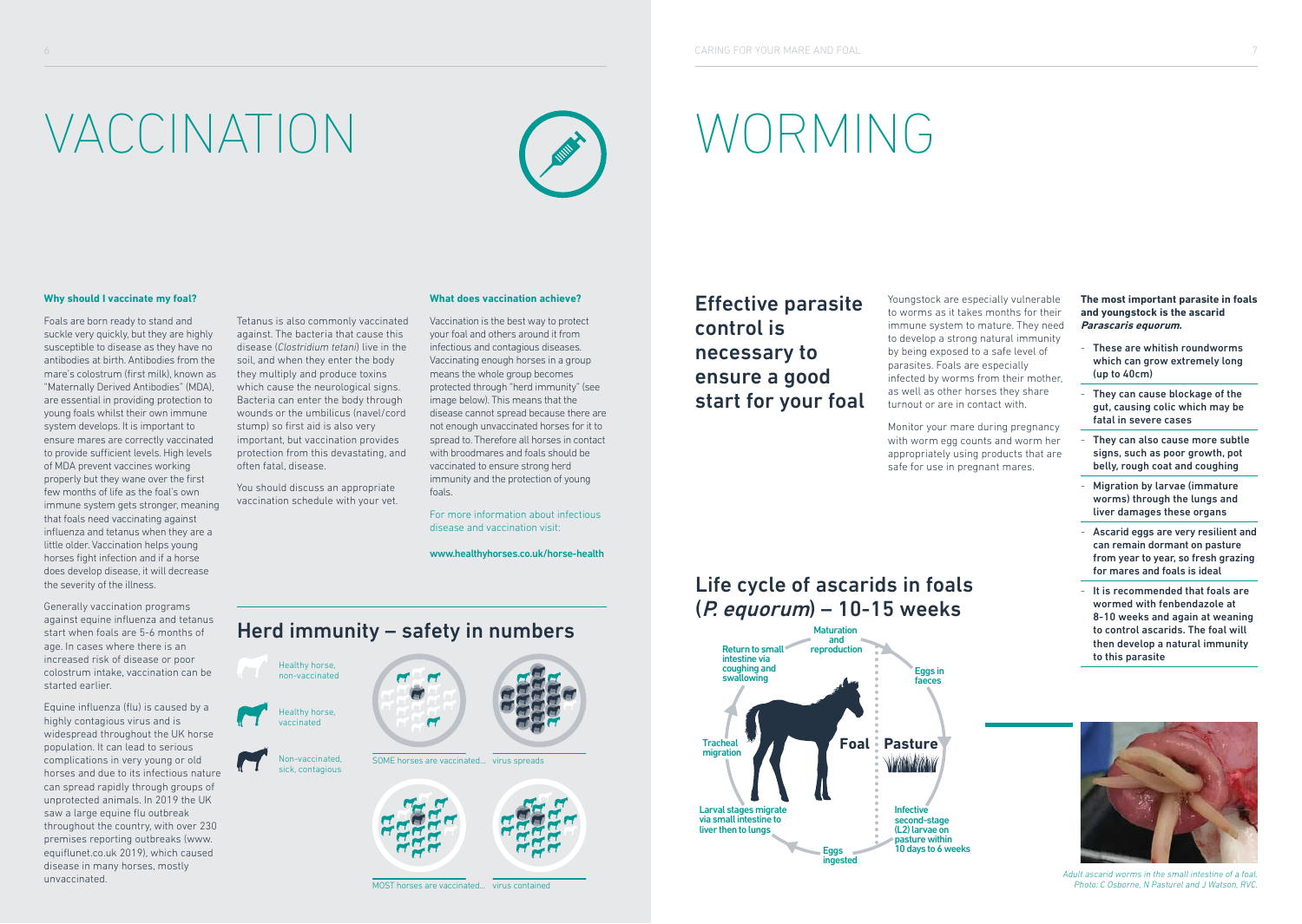# GUT HEALTH

#### **Other important parasites are:**

- Intestinal threadworm (*Strongyloides westeri*)

WORMING CONTINUED

- These parasites can be passed through the mare's milk to infect the foal, and can cause diarrhoea
- Worming the mare around foaling can help prevent this occurring
- Small redworm (Cyathostomins)
- These roundworms can cause severe to fatal disease, and youngsters are particularly susceptible
- Their larvae burrow into the large intestine lining becoming "encysted", and if the horse is wormed can emerge simultaneously in large numbers, causing severe inflammation of the gut resulting in the horse becoming very unwell



### **Worming protocols for adult horses are not appropriate for foals.**

Your vet can advise you on creating a protocol tailored to your mare, foal and property.

# Foals are born with very few bacteria in their gut

When they suckle for the first time, thousands of healthy bacteria in the colostrum (first milk) populate the gut and the microflora (healthy bacterial population) starts to be established.

However, the foal's environment is full of bacteria, no matter how clean it appears, and if this healthy microflora is not established well and quickly, pathogenic (harmful) bacteria can get into the gut, multiply and cause disease, including diarrhoea or, in serious cases, sepsis (blood infection and shock due to infection). Foal Heat Diarrhoea is a common problem, which is not caused by infection, but can cause illness and dehydration to develop around 5 to 15 days after birth.

Weaning also affects gut health when the foal's nutrition changes from milk to hard feed and grass, the gut bacteria may become imbalanced, and digestive disturbance can result. Stress due to weaning can also upset the balance and cause problems.

### **How can I help my foal's gut flora?**

Giving your foal a supplement (after it has had its first feed of colostrum) containing a prebiotic and postbiotic will encourage the healthy bacteria to colonise and establish a thriving microflora. This microflora forms a basis for the foal's general health as it grows older. Prebiotics are substances which provide nutrition and support for the healthy bacteria to grow, and postbiotics mimic the effect of these bacteria, hence providing the right environment in the gut.

By using prebiotics and postbiotics to support the healthy gut flora there is no need to supplement with a probiotic (live bacteria).

You should also consider giving a supplement at other times when the gut flora may be disturbed, such as foal heat, weaning and any diet or management changes.

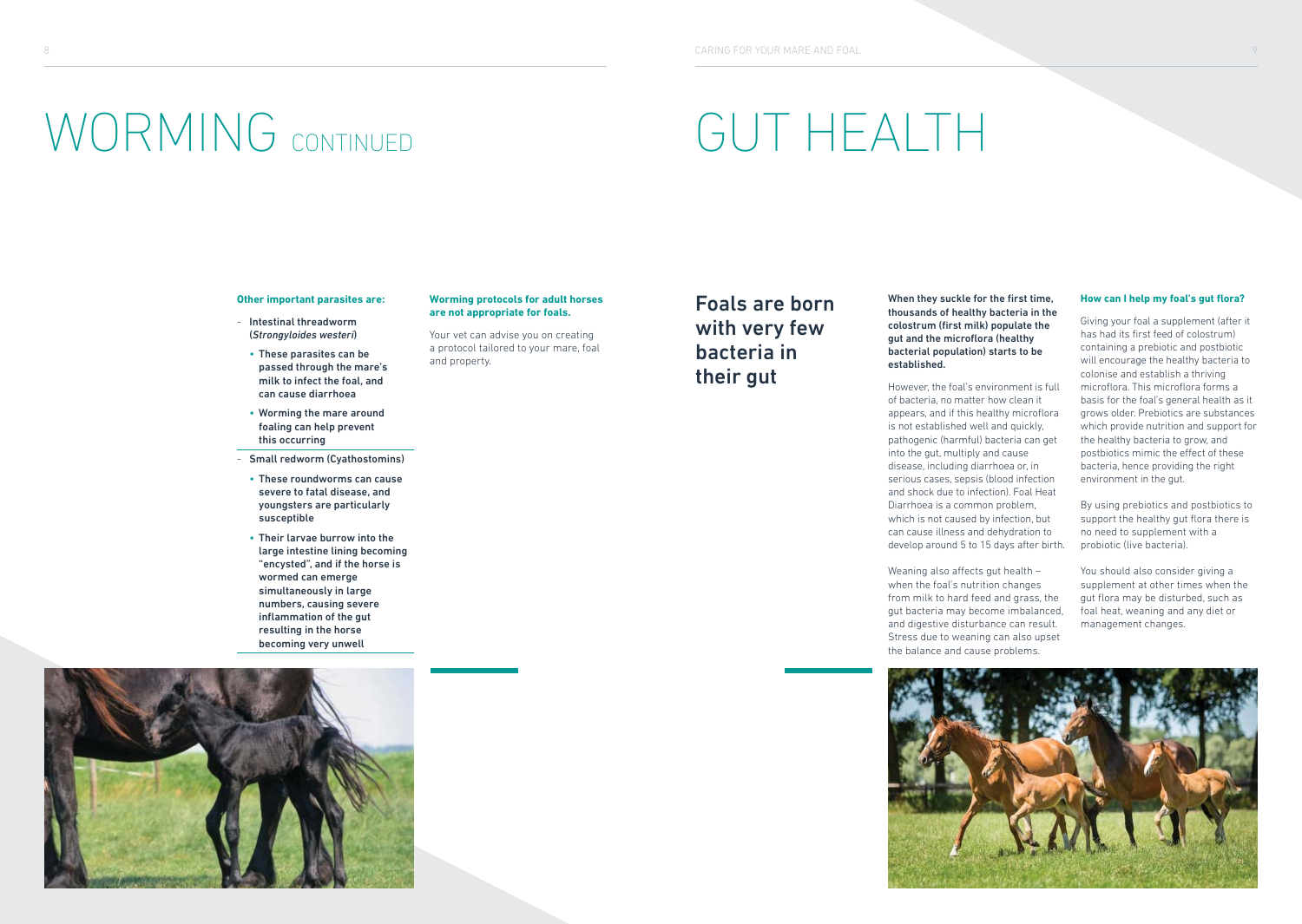# FOAL IDENTIFICATION

It is a legal requirement to identify all foals with a passport and microchip. This must be done before the foal reaches six months of age or by December 31st in the year it is born (whichever is later).

### **Why does my foal need a horse passport?**

- The passport is an important document which identifies your horse in the case of loss or theft
- If a horse is stolen, the passport system means that it cannot be sold on because it is illegal to sell a horse without a valid passport. It is also illegal to buy a horse without a passport
- $-$  It is also an official document which ensures horses that have been treated with certain prohibited drugs do not enter food intended for human consumption
- Horses should be accompanied by their passport when they are transported

### **What is microchipping?**

Microchipping means that individual horses can be uniquely identified by anyone with an appropriate scanner.

Microchipping a foal is a quick procedure which must be performed by a vet. The microchip is a small device, similar in size to a grain of rice. It is inserted via a needle into the nuchal ligament of the neck from the left hand side. It is virtually impossible to remove even under surgical conditions.

If you want to sell or move the foal without its dam or foster mare it must be microchipped and have a passport.

- Make sure your vet is aware that your mare is in foal and when foaling is expected
- Discuss a preventative health mare and foal including:
- 
- 

WHAT SHOULD

I DO NOW?

Where can I go for further information?

- 
- plan with your vet for both your
- 
- Nutrition

Consider a gut health supplement for your foal

- Make sure your foal has a microchip and passport
- 
- 
- 

## • Vaccination

- Worming
- 

### - Your vet

- Visit msd-animal-health.ie and search under Species Horses for information on a range of diseases and their management